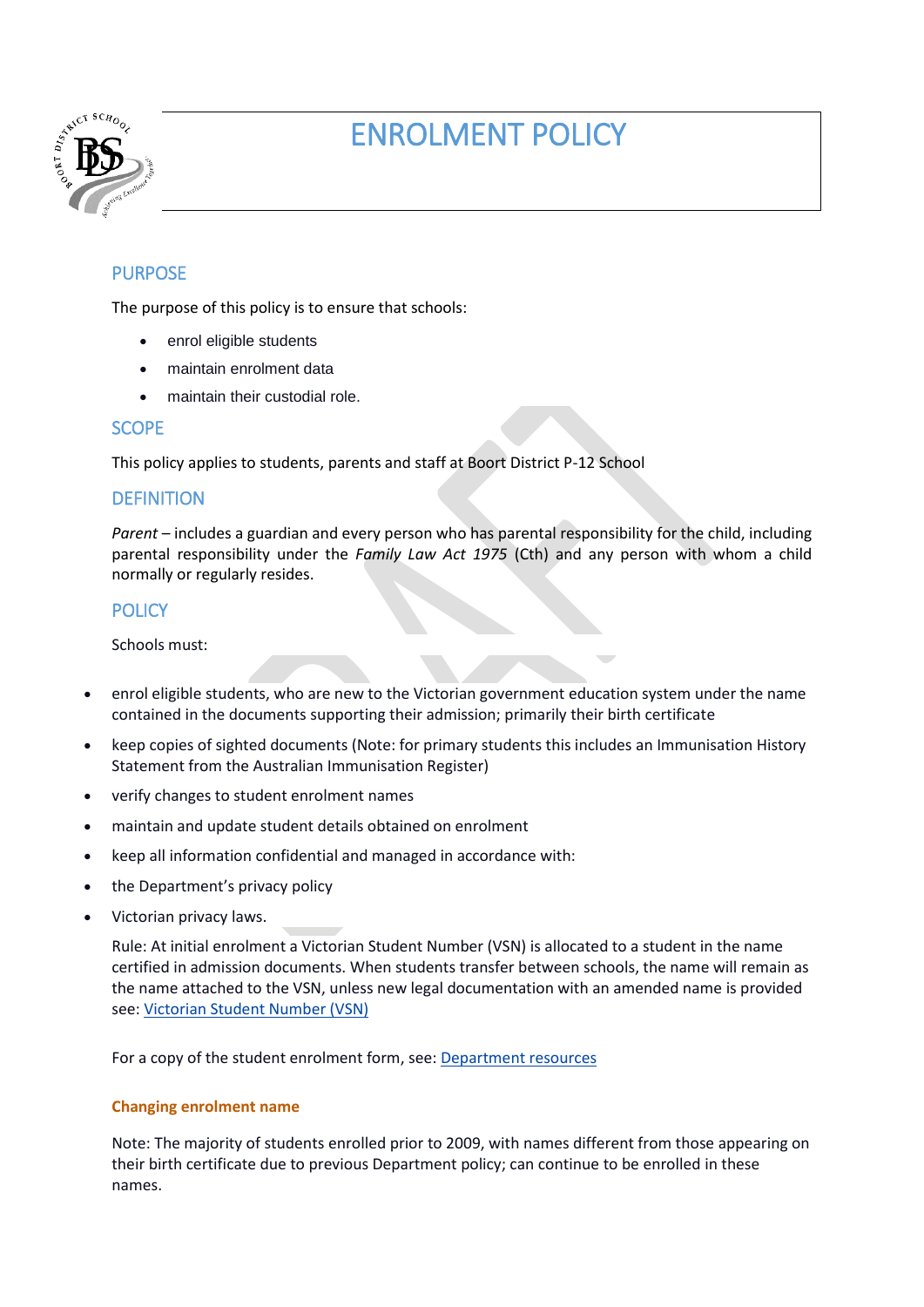Schools can change the name under which a student is enrolled if:

- new legal documentation with an amended name is provided, such as:
- officially amended birth certificate
- proof of adoption
- court order authorising another name
- supporting documentation, which was not originally available, differs from the name provided during conditional enrolment see: [Admission](https://www.education.vic.gov.au/school/principals/spag/participation/Pages/admission.aspx)
- proof is provided that the enrolling parent or the student is using another name under a scheme designed to ensure their safety, such as witness protection.

#### **CASES21 student information database**

The database includes:

- admission forms
- transfer information
- the student register, in primary schools
- class lists

**Maintaining student information in CASES21**

This table describes how schools maintain student information in CASES21.

#### **Stage Description**

Enrolment data is entered for students who are new to the Victorian government school system.

#### **1**

Data is:

confirmed/updated and signed by the parent/guardian when students transfer

updated when changes occur, such as guardianship

 reviewed half yearly, specifically parent/guardian contact information, see: CASES21 Administration User Guide for guidance including processes for generating the Student Enrolment Information Form and Student Information Full Details Report, , see: [CASES21](https://edugate.eduweb.vic.gov.au/Services/bussys/cases21/default.aspx)

revised annually for State and Commonwealth reporting

**2** updated when informed by parents of changes to family circumstances.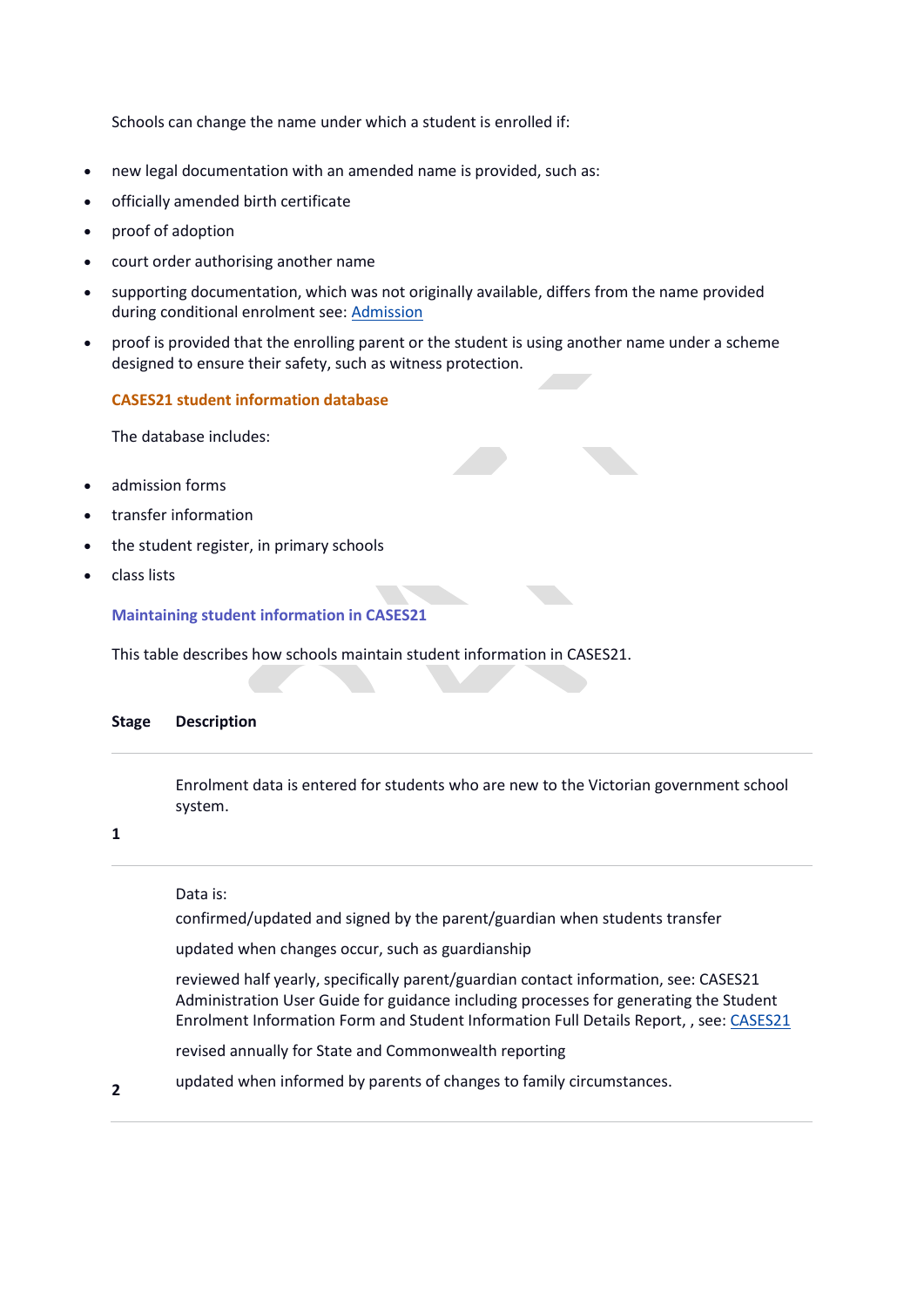#### **Stage Description**

Records are disposed of in accordance with the General Disposal Schedule. See: Archives [and Records Management](https://www.education.vic.gov.au/school/principals/spag/governance/pages/archives.aspx)

## **3**

**Note:** Schools enrolling international students should update CASES21 to confirm the student's commencement of study within 5 working days of commencement. Any changes to the student's enrolment should also be recorded in a timely manner. This will ensure an accurate disbursement of funds to the relevant school. See: ISP Quality Standards and School Resources under [Department](https://www.education.vic.gov.au/school/principals/spag/participation/Pages/enrolment.aspx#resources)  [resources](https://www.education.vic.gov.au/school/principals/spag/participation/Pages/enrolment.aspx#resources)

**Note:** Where students are moving from one government school to another government school, student data can be transferred using CASES21 (mandatory from July 2017) and:

- parents are not required to complete a new enrolment form if data is transferred using CASES21
- schools must not create a new student record in CASES21 this will create a duplicate record
- schools are required to send a copy of the Student Enrolment Information Form to the parent for checking, updating and signing to ensure student data is current and accurate.

For further information see: [Transfers](https://www.education.vic.gov.au/school/principals/spag/participation/Pages/transfers.aspx) and [Admission](https://www.education.vic.gov.au/school/principals/spag/participation/Pages/admission.aspx)

**Note:** In accordance with amendments to 'No Jab No Play' legislation, as of 28 February 2018 only the Immunisation History Statement from the Australian Immunisation Register is acceptable for the purposes of enrolling in a primary school in Victoria. Sighting of the stamped immunisation booklet or documents produced by GPs or other immunisation providers are not sufficient evidence to meet this requirement. The immunisation status of the student must be recorded on CASES21 (whether an Immunisation History Statement has been received or not) and updated when necessary.

#### **Maintaining and using immunisation records - primary students**

Immunisation History Statements from the Australian Immunisation Register indicate whether primary students have been immunised against some or all of the following infectious diseases:

- hepatitis
- diphtheria
- tetanus
- pertussis (whooping cough)
- poliomyelitis
- Haemophilius influenza type B
- pneumococcal
- rotavirus
- measles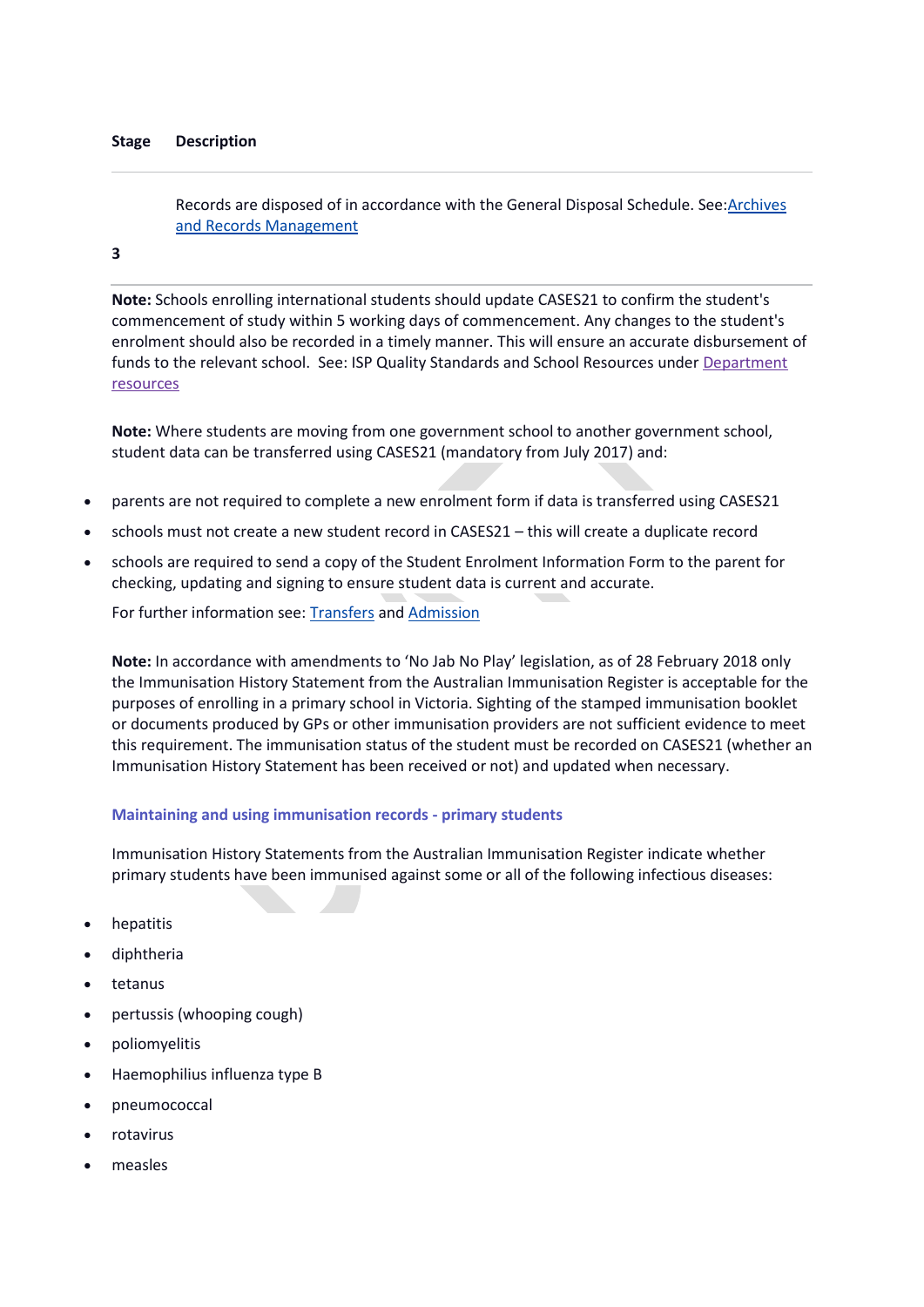- mumps
- rubella
- meningococcal
- varicella (chickenpox).

This table describes how schools should maintain and use immunisation records for primary students.

#### **Stage Description**

Obtain copies of official Immunisation History Statements from parents/guardians prior to enrolment.

Note: In accordance with amendments to 'No Jab No Play' legislation, as of 28 February 2018 only the Immunisation History Statement from the Australian Immunisation Register is acceptable for the purposes of enrolling in a primary school in Victoria. Sighting of the stamped immunisation booklet or documents produced by GPs or other immunisation providers are not sufficient evidence to meet this requirement.

Record the immunisation status of the student on CASES21 (whether an Immunisation History Statement has been received or not).

**1**

Maintain a file containing Immunisation History Statements.

Note: If primary students transfer to another primary school a copy should be sent to the receiving school and recorded on CASES21.

#### **2**

During disease outbreaks refer to student Immunisation History Statements.

Instruct parents/guardians of students not immunised to keep their children at home for the recommended period, as outlined in the Department of Health's School exclusion table, see: [Immunisation.](https://www.education.vic.gov.au/school/principals/spag/health/Pages/immunisation.aspx)

**3**

## **Maintaining Student Family Occupation and Education (SFOE) information**

Funding for equity (Social Disadvantage) provides an individual loading for students from disadvantaged backgrounds that will increase with the density of disadvantage at the school. Increased funding for schools has proven to raise educational outcomes, particularly for these students. Schools use Social Disadvantage funding to deliver tailored educational programs that meet the needs of this cohort of students.